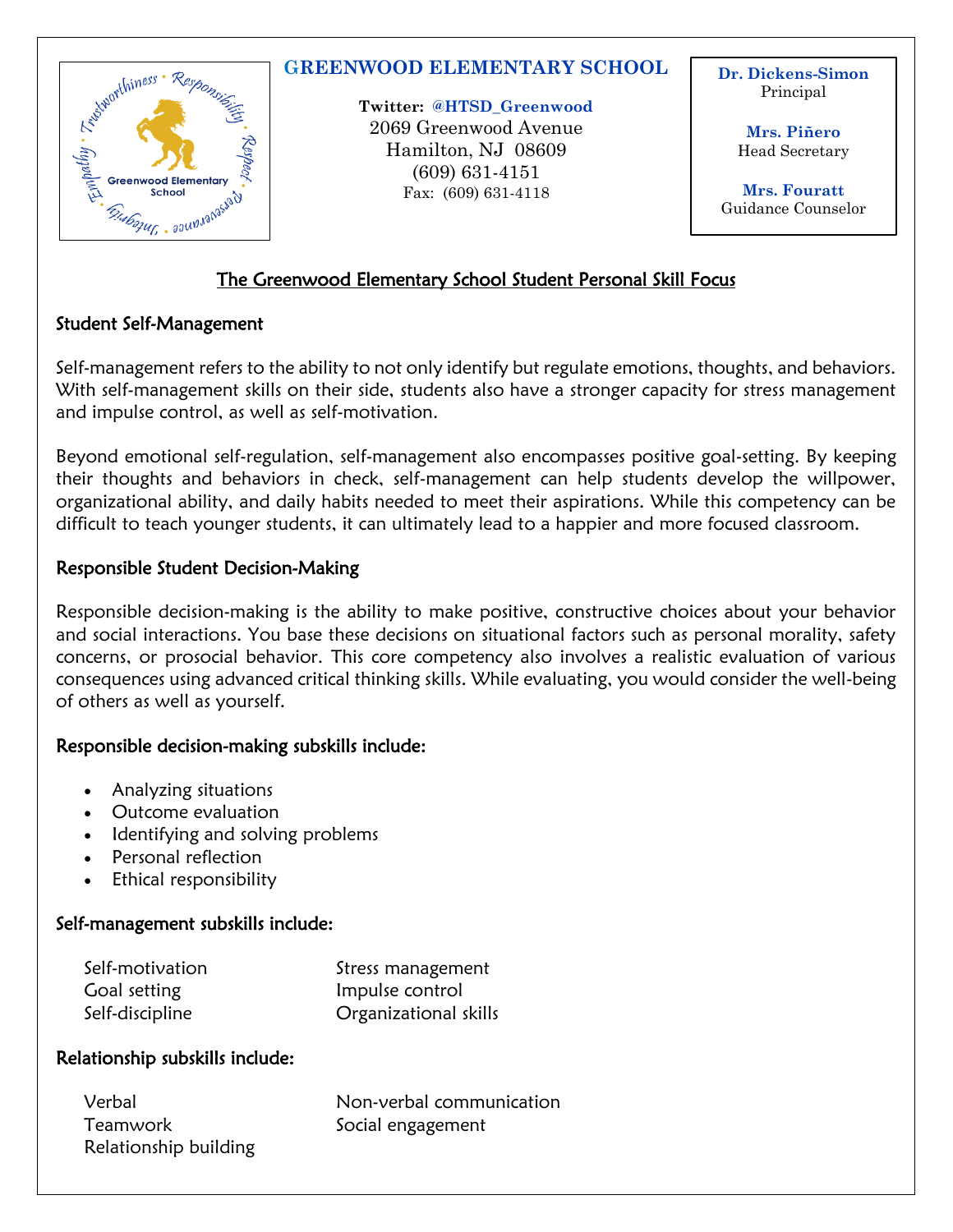## How Is Greenwood Elementary School Addressing the Needs of It's Students?

## Math – Reading – Writing – Science – Social Studies – Related Arts Classes, Orchestra AND . . .

## I - Character Strong Lessons

Presented in the K-5 Classroom by Mrs. Fouratt, Guidance Counselor

Content: Self-awareness, self-management, responsible decision-making, social awareness, and relationship skills

# II – Good Grief Roots to Resilience Social Emotional Learning (SEL) Lessons

Presented in the K-5 Classroom by Mrs. Ivanisik, Culture Climate Specialist

Content: Increase educator competency and confidence to support grieving students, reduce student social isolation and withdrawal, increase student self-help seeking and self-advocacy behaviors, improve student coping and other adaptive behaviors, enhance student empathy and connectedness among peers

## III – Restorative Practices

Presented in the K-5 Classroom by Mrs. Ivanisik, Mrs. Fouratt, Dr. Simon and all K-5 Teachers

A national effort to curb exclusionary and discriminatory discipline in schools. A set of practices aimed at building strong in-school relationships and attachments. Using affective statements, communitybuilding circles, small impromptu conferencing, and setting classroom agreements or norms.

# IV – Responsive Classroom Morning Meetings

Presented by K-5 Classroom daily by K-5 Teachers

Morning meetings are a schoolwide classroom management practice used to address students' socialemotional learning needs on a daily basis. Every day, teachers gather their students in a circle to interact with one another, build community and set the tone for a successful day.

# $V$  – Dr. Recess K-5 Assembly and Workshops

# Presented by Dr. Curt Hinson

Moving Bodies & Developing Minds, is an interactive and dynamic experience that provides participants with actual games, activities and teaching strategies they can implement immediately into their physical education curriculum. Participants in this workshop will learn dozens and dozens of hands-on games and activities for teaching fitness, manipulative skills, motor skills and social/emotional skills. This workshop includes: quick warm-up activities; fitness circuits; aerobic activities; cooperative games; sport lead-up games; motor skill tasks; motivational techniques; and more. In addition, participants will learn cognitive and affective learning activities that will increase problem-solving, critical thinking, creative thinking, as well as social/emotional development.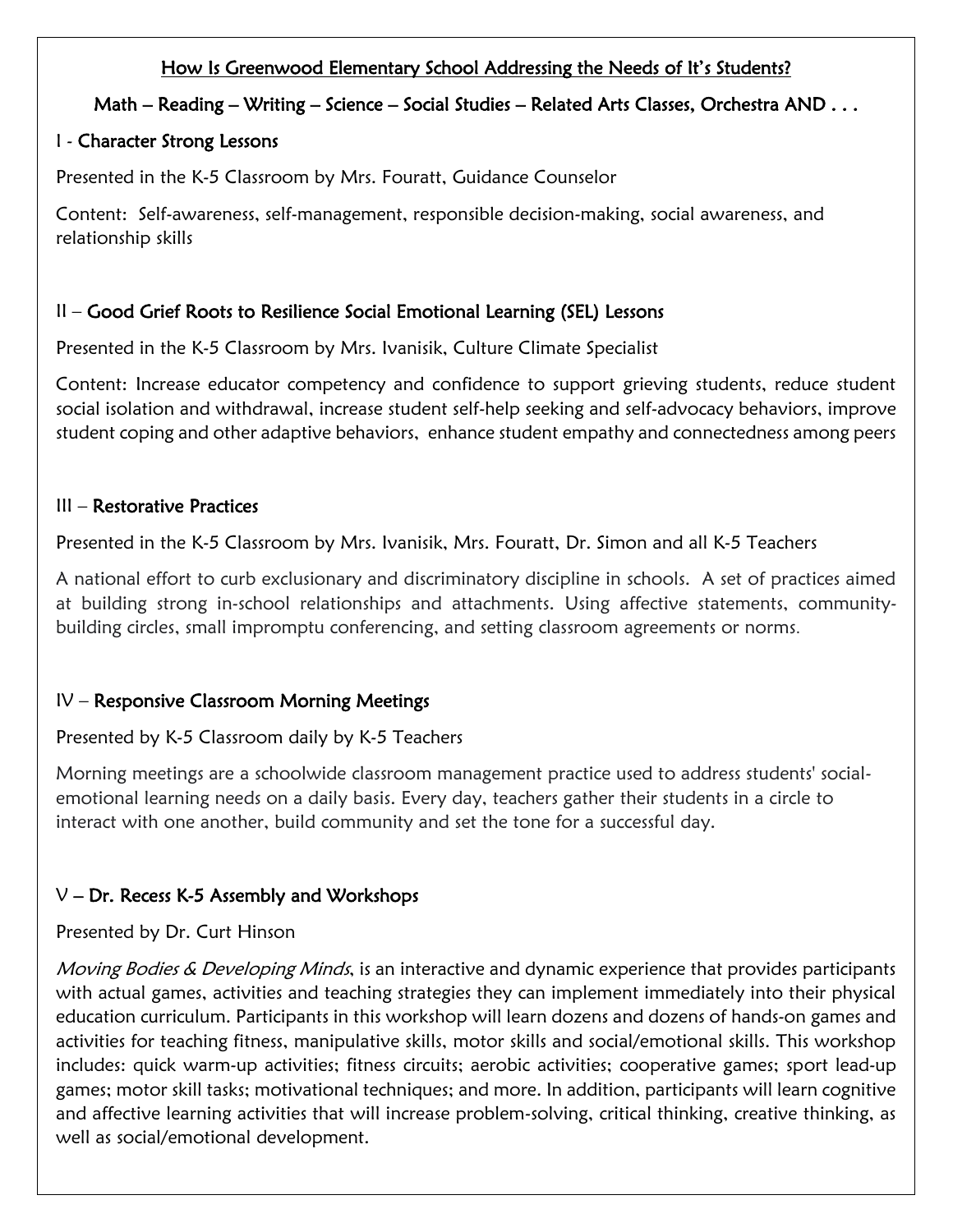### VI – Daily Interactive K-5 Mindful Moments

#### Presented Every Afternoon by 4<sup>th</sup> and 5<sup>th</sup> Grade School Leaders

Mindfulness is a type of meditation or focused activity in which you focus on being intensely aware of what you're sensing and feeling in the moment, without interpretation or judgment. Practicing mindfulness involves breathing methods, guided imagery, and other practices to relax the body and mind and help reduce stress.

## VII – Unique 3rd Grade Experience

Kidsbridge 3-Part Workshop Series

Students explore: calming and self-regulation, UPstanding skills, diversity appreciation, strengths in ourselves and others

### VIII - Unique 5<sup>th</sup> Grade Workshops/ Presentations/ Experiences

-Self-expression/ Social Engagement, Young Audiences Artist in Residence Bomani (Grades 4 & 5)

-School Leadership and Personal Responsibility, Nottingham High School Future Educators-

-Goal Setting and Attainment, Nottingham High School Vice Principal Dwayne Walker

-Good Sportsmanship/ Playground Etiquette, Hamilton High West Football Coach Thomas Dolina

-Self-Management and Teamwork, Nottingham High School Athletic Director Jon Adams

### IX – Parent Resources

are

### Dojo'd

Backpacked

Sent home in school folder

### Distributed on the playground

Posted on the web site [www.htsdnj.org/Greenwood](http://www.htsdnj.org/Greenwood)

Monthly Greenwood K-5 newsletter

Twitter @HTSD\_Greenwood

\*

Parents/Families are Invited to **all** Greenwood Stakeholders Meetings

Upcoming . . . May 19 at 4:30 p.m. in the Auditorium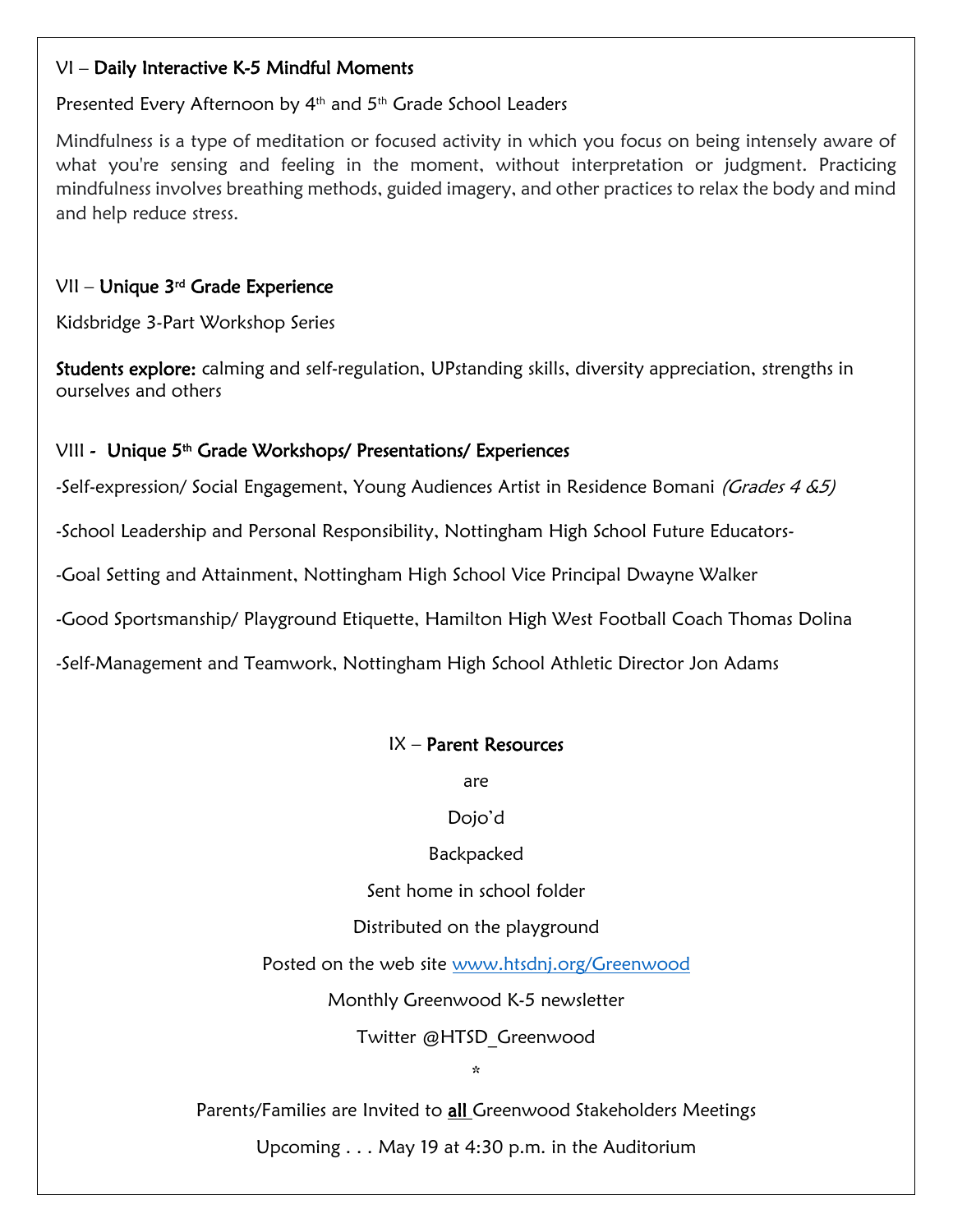## El Enfoque de Habilidades Personales del Estudiante de la Escuela Primaria de Greenwood

## Autogestión estudiantil

La autogestión se refiere a la capacidad no solo de identificar sino también de regular emociones, pensamientos y comportamientos. Con las habilidades de autogestión de su lado, los estudiantes también tienen una mayor capacidad para el manejo del estrés y el control de los impulsos, así como la automotivación.

Más allá de la autorregulación emocional, la autogestión también abarca el establecimiento de objetivos positivos. Al mantener sus pensamientos y comportamientos bajo control, la autogestión puede ayudar a los estudiantes a desarrollar la fuerza de voluntad, la capacidad de organización y los hábitos diarios necesarios para satisfacer sus aspiraciones. Si bien esta competencia puede ser difícil de enseñar a los estudiantes más jóvenes, en última instancia puede conducir a un aula más feliz y enfocada.

#### Toma de decisiones responsable de los estudiantes

La toma de decisiones responsable es la capacidad de tomar decisiones positivas y constructivas sobre su comportamiento e interacciones sociales. Usted basa estas decisiones en factores situacionales como la moralidad personal, las preocupaciones de seguridad o el comportamiento prosocial. Esta competencia básica también implica una evaluación realista de varias consecuencias utilizando habilidades avanzadas de pensamiento crítico. Al evaluar, consideraría el bienestar de los demás y de usted mismo.

#### Las subhabilidades responsables para la toma de decisiones incluyen:

- Análisis de situaciones
- Evaluación de resultados
- Identificar y resolver problemas
- Reflexión personal
- Responsabilidad ética

#### Las subhabilidades de autogestión incluyen:

Automotivación Manejo del estrés Establecimiento de objetivos Control de impulsos Autodisciplina Habilidades organizativas

#### Las subhabilidades de relación incluyen:

Comunicación verbal no verbal Trabajo en equipo Compromiso social Construcción de relaciones

### ¿Cómo está la Escuela Primaria Greenwood abordando las necesidades de sus estudiantes?

Matemáticas – Lectura – Escritura – Ciencias – Estudios Sociales –

Clases de Artes Relacionadas, Orquesta Y. . .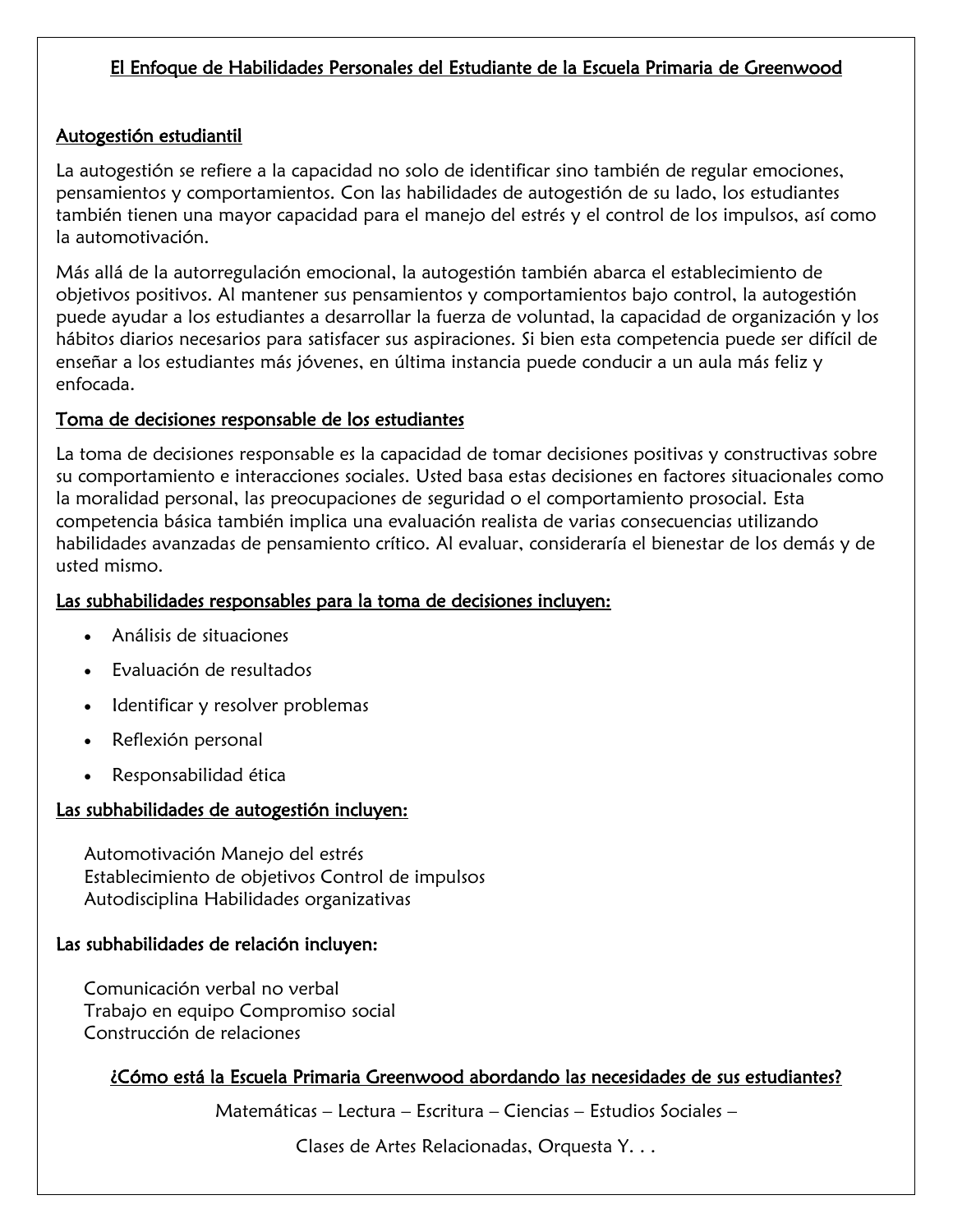#### I - Lecciones fuertes de carácter

Presentado en el aula K-5 por la Sra. Fouratt, Consejera de Orientación

Contenido: Autoconciencia, autogestión, toma de decisiones responsable, conciencia social y habilidades de relación

#### II – Buenas raíces de duelo para la resiliencia Aprendizaje socioemocional (SEL) Lecciones

Presentado en el Aula K-5 por la Sra. Ivanisik, Especialista en Cultura Climática

Contenido: Aumentar la competencia y la confianza del educador para apoyar a los estudiantes en duelo, reducir el aislamiento social y el aislamiento de los estudiantes, aumentar los comportamientos de búsqueda de autoayuda y autodefensa de los estudiantes, mejorar el afrontamiento de los estudiantes y otros comportamientos adaptativos, mejorar la empatía y la conexión de los estudiantes entre sus compañeros

#### III – Prácticas restaurativas

Presentado en el aula K-5 por la Sra. Ivanisik, la Sra. Fouratt, el Dr. Simon y todos los maestros de K-5

Un esfuerzo nacional para frenar la disciplina excluyente y discriminatoria en las escuelas. Un conjunto de prácticas destinadas a construir relaciones y apegos fuertes en la escuela. Usar declaraciones afectivas, círculos de construcción de la comunidad, pequeñas conferencias improvisadas y establecer acuerdos o normas en el aula.

#### IV – Reuniones matutinas receptivas en el aula

Presentado por K-5 Classroom diariamente por K-5 Teachers

Las reuniones matutinas son una práctica de gestión del aula en toda la escuela que se utiliza para abordar las necesidades de aprendizaje socioemocional de los estudiantes a diario. Todos los días, los maestros reúnen a sus estudiantes en un círculo para interactuar entre sí, construir una comunidad y establecer el tono para un día exitoso.

# V – Dr. Recess K-5 Asamblea y Talleres

Presentado por el Dr. Curt Hinson

Moving Bodies & Developing Minds, es una experiencia interactiva y dinámica que proporciona a los participantes juegos, actividades y estrategias de enseñanza reales que pueden implementar de inmediato en su plan de estudios de educación física. Los participantes en este taller aprenderán docenas y docenas de juegos prácticos y actividades para enseñar acondicionamiento físico, habilidades manipulativas, habilidades motoras y habilidades sociales / emocionales. Este taller incluye: actividades de calentamiento rápido; circuitos de fitness; actividades aeróbicas; juegos cooperativos; juegos de preparación deportiva; tareas de habilidades motoras; técnicas motivacionales; y más. Además, los participantes aprenderán actividades de aprendizaje cognitivo y afectivo que aumentarán la resolución de problemas, el pensamiento crítico, el pensamiento creativo, así como el desarrollo social / emocional.